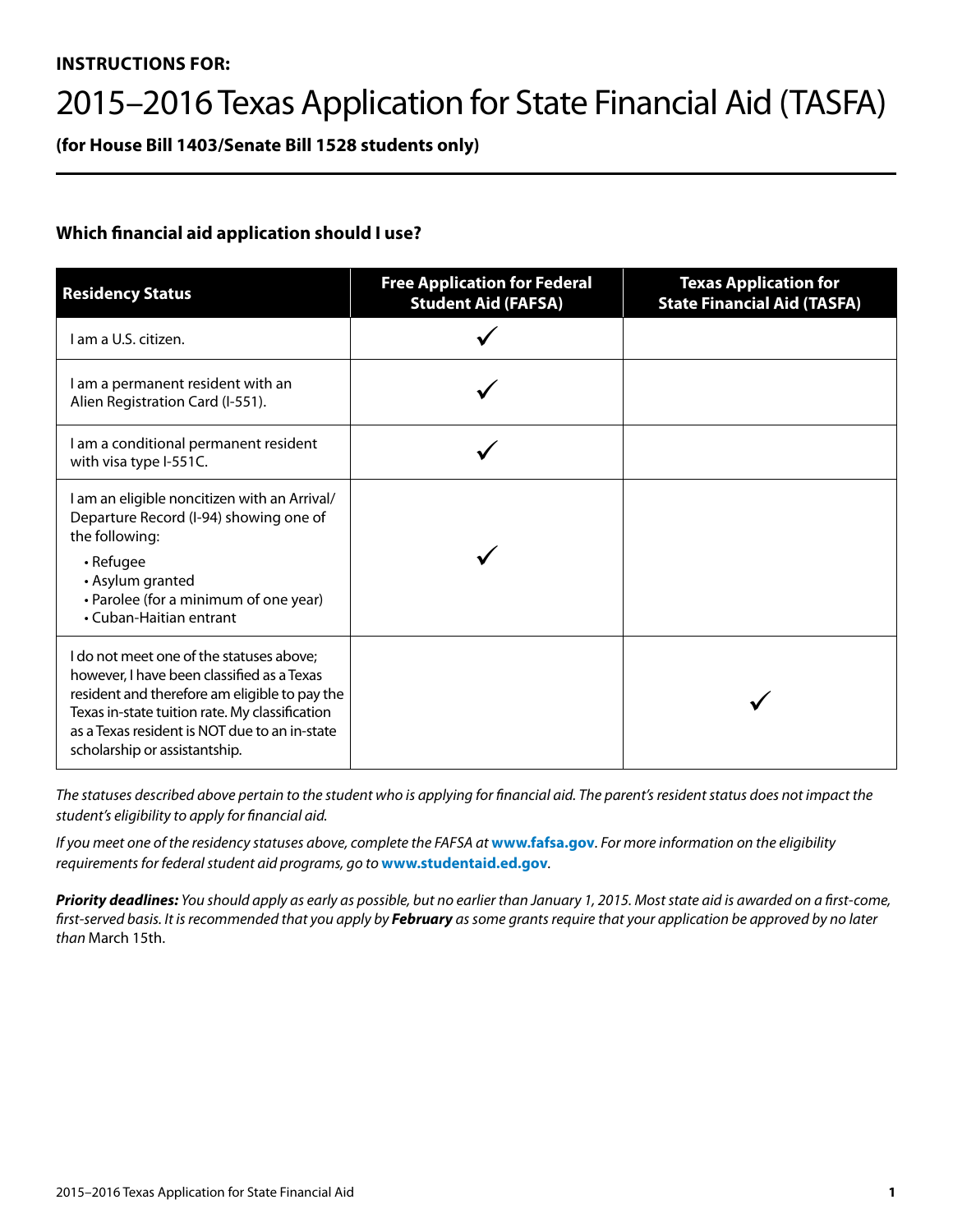### **Student's Checklist**

- **1. Apply for admissions:** Complete your admissions application prior to completing the Texas Application for State Financial Aid (TASFA).
- **2. Confirm your eligibility for House Bill 1403/Senate Bill 1528:** Contact the appropriate office, typically the registrar's or admissions office of your college or university, in order to find out if you meet the requirements to be classified as a Texas resident under House Bill 1403/Senate Bill 1528.
- **3. File taxes**: The Internal Revenue Service (IRS) requires you and/or your parents to file a tax return if either you or your parents **meet the income thresholds established annually by the IRS. For more information regarding income thresholds, go to www. irs.gov**.

 *Request an individual taxpayer identification number (ITIN)*: Individuals who do not have a Social Security Number can apply for an ITIN using a W-7 Tax Form. For more information, go to **www. irs.gov**.

- **4. Register with the Selective Service (males only)**: If you are a male between the ages of 18 and 25, you must register with the Selective Service. You can obtain a registration form at your local post office.
- **5. Check Appendix A of TASFA**: Appendix A contains the list of schools that currently accept the TASFA. If the college or university that you plan to attend is not on this list, check with the college's financial aid office to determine which application the college prefers. You will most likely have to complete a paper copy of the Free Application for Federal Student Aid (FAFSA).
- **6. Complete the TASFA:** Complete the TASFA. Print the completed form and **mail it** to the college or university you plan to attend. You are only required to submit the application piece (without the instructions) to your college or university. Do not leave any blanks. Enter "N/A" if a question does not apply to you.
	- **a. If you are male, attach a copy of proof of registration with Selective Service**: Attach a copy of the registration acknowledgement card to the TASFA. Your college will not be able to release state funds until you provide them with your acknowledgement card.
	- **b**. **Attach a copy of 2014 income tax return(s) and tax transcript:** If you are required to file taxes, the college will not process your TASFA until you provide a copy of your tax return(s).
	- **c. Order a free copy of tax return transcript**  To order a tax transcript, go to **www. irs.gov** or call 1-800-908-9946.
	- **d. Include cash earnings:** *If you and/or your parents did not have to file a federal income tax return*, but earned wages which were paid in cash, report those **cash earnings on item 33** of the TASFA.
- **7. Follow up on your TASFA:** To check the status of your application, contact your college's or university's financial aid office. Contact information can be obtained by visiting the college's website. College/university websites are provided on Appendix A of the TASFA.

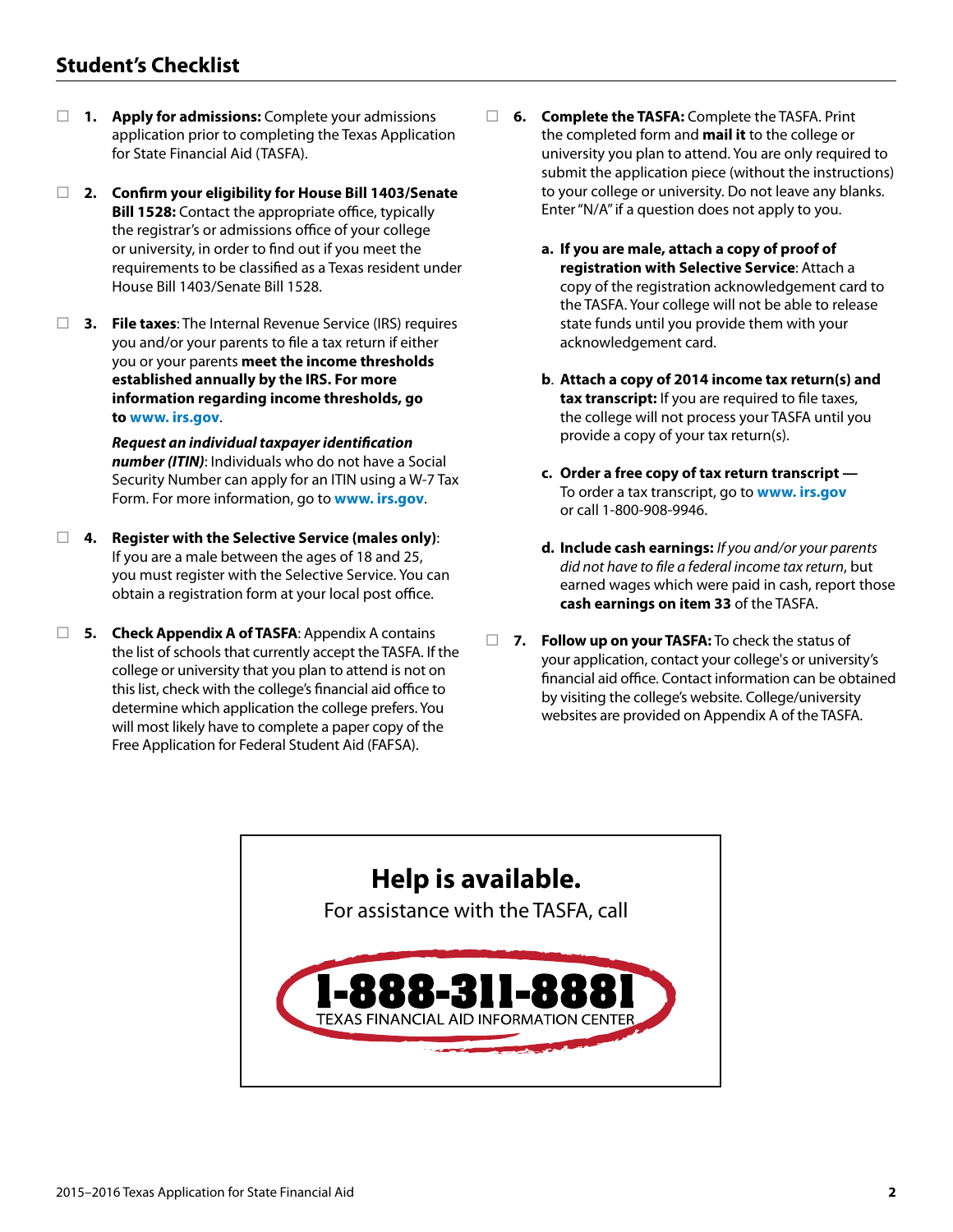# 2015–2016 Texas Application for State Financial Aid (TASFA)

For House Bill 1403/Senate Bill 1528 students only: House Bill 1403 from the 2001 State Legislative Session/Senate Bill 1528 from the 2005 State Legislative Session allows certain categories of foreign-born and immigrant students in the State of Texas to qualify for residency under Texas Education Code Chapter 54, Section 54.052(a)(3). This state law allows such students to pay the resident tuition rate while attending public institutions of higher education in Texas, and be classified as state residents for tuition purposes. As Texas residents, such students are eligible to apply for some student financial aid programs offered by the State of Texas.

| Name |                                                                                                                                                                                                                                                                                                                                                                           |                                                                                                                                                                                           |                                          |              |
|------|---------------------------------------------------------------------------------------------------------------------------------------------------------------------------------------------------------------------------------------------------------------------------------------------------------------------------------------------------------------------------|-------------------------------------------------------------------------------------------------------------------------------------------------------------------------------------------|------------------------------------------|--------------|
|      | Street address                                                                                                                                                                                                                                                                                                                                                            |                                                                                                                                                                                           |                                          |              |
| City |                                                                                                                                                                                                                                                                                                                                                                           | State                                                                                                                                                                                     | ZIP code                                 |              |
|      | Telephone                                                                                                                                                                                                                                                                                                                                                                 |                                                                                                                                                                                           |                                          |              |
|      | Email address                                                                                                                                                                                                                                                                                                                                                             |                                                                                                                                                                                           |                                          |              |
|      | Date of birth (MM/DD/YYYY)                                                                                                                                                                                                                                                                                                                                                | College Student ID#                                                                                                                                                                       |                                          |              |
|      | High School (where you received or will receive your high school diploma):                                                                                                                                                                                                                                                                                                |                                                                                                                                                                                           |                                          |              |
|      | High School City:                                                                                                                                                                                                                                                                                                                                                         | Date of Graduation:                                                                                                                                                                       |                                          |              |
|      | Grade Level beginning in 2015-2016:<br>Never attended college and 1st year undergraduate<br>Ľ<br>Attended college before and 1st year undergraduate<br>2nd year undergraduate/sophomore<br>3rd year undergraduate/junior<br>4th year undergraduate/senior<br>5th year/other undergraduate<br>1st year graduate/professional<br>Continuing graduate/professional or beyond | Degree or certificate I am seeking:<br>1st bachelor's degree<br>2nd bachelor's degree<br>Associate degree<br>Certificate or diploma<br>Graduate or professional degree<br>Other/Undecided | Teaching credential (non-degree program) |              |
|      | <b>Section I: Student Information</b>                                                                                                                                                                                                                                                                                                                                     |                                                                                                                                                                                           |                                          |              |
| 1.   | Were you born before January 1, 1992?                                                                                                                                                                                                                                                                                                                                     |                                                                                                                                                                                           | Yes                                      | No<br>- 1    |
| 2.   | As of today, are you married? (                                                                                                                                                                                                                                                                                                                                           |                                                                                                                                                                                           | Yes                                      | No<br>- 1    |
| з.   | Are you in a graduate program of study? (e.g., master's or doctoral program)                                                                                                                                                                                                                                                                                              |                                                                                                                                                                                           | Yes                                      | $\Box$ No    |
| 4.   | Do you have at least one child that you support? $\left( \n\hat{Z} \right)$                                                                                                                                                                                                                                                                                               |                                                                                                                                                                                           | Yes                                      | $\Box$ No    |
| 5.   | Do you have dependents other than your children or spouse that you support?                                                                                                                                                                                                                                                                                               |                                                                                                                                                                                           | Yes                                      | ப<br>No      |
| 6.   | Are you an orphan or ward of the court? (                                                                                                                                                                                                                                                                                                                                 |                                                                                                                                                                                           | Yes                                      | $\Box$ No    |
| 7.   | Are you or were you an emancipated minor as determined by the state's court?                                                                                                                                                                                                                                                                                              |                                                                                                                                                                                           | $\Box$ Yes                               | $\square$ No |
| 8.   | Are you or were you in legal guardianship as determined by the state's court?                                                                                                                                                                                                                                                                                             | $\sqrt{2}$                                                                                                                                                                                | . I<br>Yes                               | No           |
| 9.   | Did your high school or school district homeless liaison determine that you were an<br>unaccompanied youth who was homeless?                                                                                                                                                                                                                                              | $\sqrt{2}$                                                                                                                                                                                | $\Box$ Yes                               | $\Box$ No    |
|      | 10. Did the director of an emergency shelter program funded by the U.S. Department of Housing and<br>Urban Development determine that you were an unaccompanied youth who was homeless?                                                                                                                                                                                   |                                                                                                                                                                                           | Yes<br>$\overline{\phantom{a}}$          | $\Box$ No    |
|      | 11. Did the director of a runaway or homeless youth basic center or transitional living program determine that<br>you were an unaccompanied youth who was homeless or were self-supporting and at risk of being homeless?                                                                                                                                                 |                                                                                                                                                                                           | $\mathbf{I}$<br>Yes                      | No<br>- 1    |
|      | For purposes of this application, if you answered "No" to all of the questions above, you are considered a <i>dependent student</i> and must include<br>parental income information on this form.                                                                                                                                                                         |                                                                                                                                                                                           |                                          |              |
|      | If you answered "Yes" to any of the questions above, you are considered an independent student and are not required to include parental                                                                                                                                                                                                                                   |                                                                                                                                                                                           |                                          |              |

If you answered **"Yes" to any of the questions above,** you are considered an *independent student* and are not required to include parental income information on this form. An *independent student* who is married must include information about his or her spouse. Print full name here: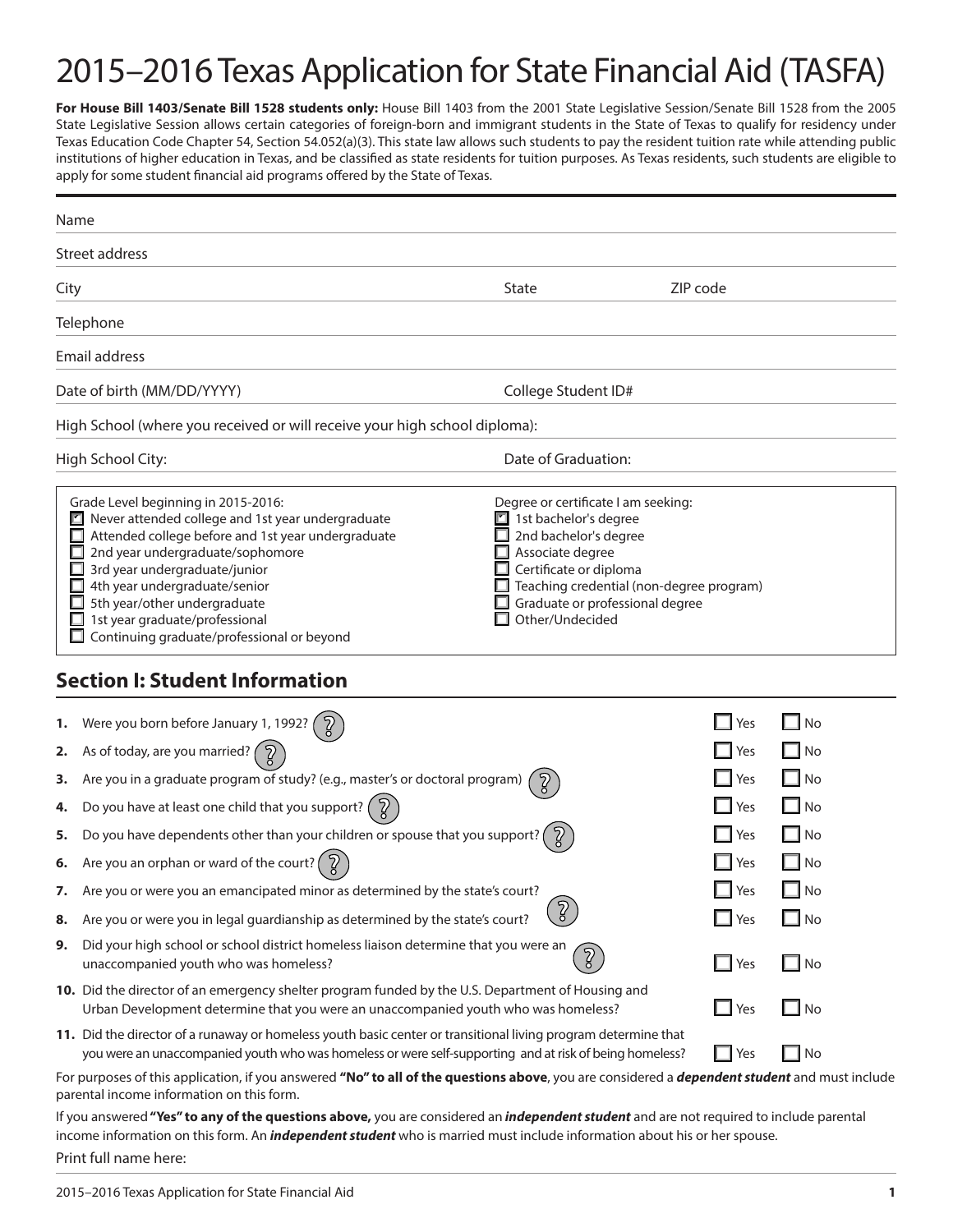**12.** If you are a *dependent student*, please list the names of ALL family members , including your parent(s), who will be supported by your parent(s) from *July 1, 2015 to June 30, 2016*. If you are an *independent student*, you should include family members who are supported by you. (See instructions for additional information.) Attach additional sheets if necessary.  $\binom{5}{2}$ 

|                                                                                  |     |                            | ŏ                                                      |
|----------------------------------------------------------------------------------|-----|----------------------------|--------------------------------------------------------|
| <b>Names</b><br>[Include parent(s) and sibling(s),<br>or spouse (if applicable)] | Age | Relationship<br>to student | Which college/university will<br>student be attending? |
|                                                                                  |     | Self                       |                                                        |
|                                                                                  |     |                            |                                                        |
|                                                                                  |     |                            |                                                        |
|                                                                                  |     |                            |                                                        |
|                                                                                  |     |                            |                                                        |
|                                                                                  |     |                            |                                                        |
|                                                                                  |     |                            |                                                        |
|                                                                                  |     |                            |                                                        |
|                                                                                  |     |                            |                                                        |
|                                                                                  |     |                            |                                                        |
| Total number in household:                                                       |     |                            | Total number in college in 2015-2016:                  |

## **Section III: Additional Information**

#### **Student:**

| 13. Independent students only:                                                                                                                                                                                                                                                                                                                                                                                                                                                     | 18. Housing plans for 2015-2016: Where do you plan to live?                                                                                                                                                                                                                                                                                                                                                                                         |
|------------------------------------------------------------------------------------------------------------------------------------------------------------------------------------------------------------------------------------------------------------------------------------------------------------------------------------------------------------------------------------------------------------------------------------------------------------------------------------|-----------------------------------------------------------------------------------------------------------------------------------------------------------------------------------------------------------------------------------------------------------------------------------------------------------------------------------------------------------------------------------------------------------------------------------------------------|
| As of today, are you or your spouse a dislocated worker? (                                                                                                                                                                                                                                                                                                                                                                                                                         | On campus                                                                                                                                                                                                                                                                                                                                                                                                                                           |
| Don't know                                                                                                                                                                                                                                                                                                                                                                                                                                                                         | Off campus                                                                                                                                                                                                                                                                                                                                                                                                                                          |
| ⊟ No                                                                                                                                                                                                                                                                                                                                                                                                                                                                               | Commuter/With parent or relative                                                                                                                                                                                                                                                                                                                                                                                                                    |
| Yes                                                                                                                                                                                                                                                                                                                                                                                                                                                                                | 19. At the start of the 2015-2016 school year, you will enroll:                                                                                                                                                                                                                                                                                                                                                                                     |
| 14. Did you work in 2014?                                                                                                                                                                                                                                                                                                                                                                                                                                                          | Full time                                                                                                                                                                                                                                                                                                                                                                                                                                           |
| Yes                                                                                                                                                                                                                                                                                                                                                                                                                                                                                | $\Box$ Less than 1/2 time                                                                                                                                                                                                                                                                                                                                                                                                                           |
| – I No                                                                                                                                                                                                                                                                                                                                                                                                                                                                             | ш                                                                                                                                                                                                                                                                                                                                                                                                                                                   |
| If Yes, did you file a U.S federal (or foreign) income tax return for 2014?                                                                                                                                                                                                                                                                                                                                                                                                        | 3/4 time                                                                                                                                                                                                                                                                                                                                                                                                                                            |
| Yes (Attach tax return and tax transcript)                                                                                                                                                                                                                                                                                                                                                                                                                                         | Not sure                                                                                                                                                                                                                                                                                                                                                                                                                                            |
| No                                                                                                                                                                                                                                                                                                                                                                                                                                                                                 | $1/2$ time                                                                                                                                                                                                                                                                                                                                                                                                                                          |
| Will file                                                                                                                                                                                                                                                                                                                                                                                                                                                                          | <b>20.</b> Have you received funds from either of the following grant                                                                                                                                                                                                                                                                                                                                                                               |
| 15. What is your marital status?                                                                                                                                                                                                                                                                                                                                                                                                                                                   | programs while attending a prior institution?                                                                                                                                                                                                                                                                                                                                                                                                       |
| $\Box$ Single                                                                                                                                                                                                                                                                                                                                                                                                                                                                      | a. TEXAS Grant Program                                                                                                                                                                                                                                                                                                                                                                                                                              |
| Divorced/Widowed                                                                                                                                                                                                                                                                                                                                                                                                                                                                   | Yes                                                                                                                                                                                                                                                                                                                                                                                                                                                 |
| Married/Remarried                                                                                                                                                                                                                                                                                                                                                                                                                                                                  | $\overline{\phantom{a}}$ No                                                                                                                                                                                                                                                                                                                                                                                                                         |
| Separated                                                                                                                                                                                                                                                                                                                                                                                                                                                                          | b. Top 10% Scholarship Program                                                                                                                                                                                                                                                                                                                                                                                                                      |
| П                                                                                                                                                                                                                                                                                                                                                                                                                                                                                  | Yes                                                                                                                                                                                                                                                                                                                                                                                                                                                 |
| <b>16.</b> Have you been convicted of a felony or a crime involving                                                                                                                                                                                                                                                                                                                                                                                                                | No                                                                                                                                                                                                                                                                                                                                                                                                                                                  |
| a controlled substance?                                                                                                                                                                                                                                                                                                                                                                                                                                                            | c. If you are transferring from a prior institution, did you earn                                                                                                                                                                                                                                                                                                                                                                                   |
| $\Box$ Yes                                                                                                                                                                                                                                                                                                                                                                                                                                                                         | an Associate Degree?                                                                                                                                                                                                                                                                                                                                                                                                                                |
| $\Box$ No                                                                                                                                                                                                                                                                                                                                                                                                                                                                          | Yes (Enter date earned the Associate Degree                                                                                                                                                                                                                                                                                                                                                                                                         |
| 17. Do you have authorization (e.g. DACA) to work in the U.S.?                                                                                                                                                                                                                                                                                                                                                                                                                     | $\Box$ N/A (not applicable)                                                                                                                                                                                                                                                                                                                                                                                                                         |
| Yes Enter SSN:                                                                                                                                                                                                                                                                                                                                                                                                                                                                     | <b>No</b>                                                                                                                                                                                                                                                                                                                                                                                                                                           |
| <b>Parent:</b><br>21. Did your parents work in 2014?<br>$\overline{2}$<br>l No<br>Yes<br>If Yes, did they file a U.S federal (or foreign) income tax return for 2014?<br>Yes (Attach tax return and tax transcript)<br><b>No</b><br>Will file<br>22. Is either of your parents a dislocated worker?<br>Yes<br>No<br>23. What is your parent's marital status?<br>Married/Remarried<br>Widowed<br>Never married<br>Separated/Divorced<br>Unmarried and both parents living together | 24. Mother/Stepmother's highest level of education completed<br>Middle school/Jr. high<br>High school<br>College or beyond<br>Other/unknown<br>25. Enter your mother's/stepmother's age:<br>Date of birth:<br>MM/DD/YYY<br>26. Father/Stepfather's highest level of education completed<br>Middle school/Jr. high<br>High school<br>College or beyond<br>Other/unknown<br>27. Enter your father's/stepfather's age:<br>Date of birth:<br>MM/DD/YYYY |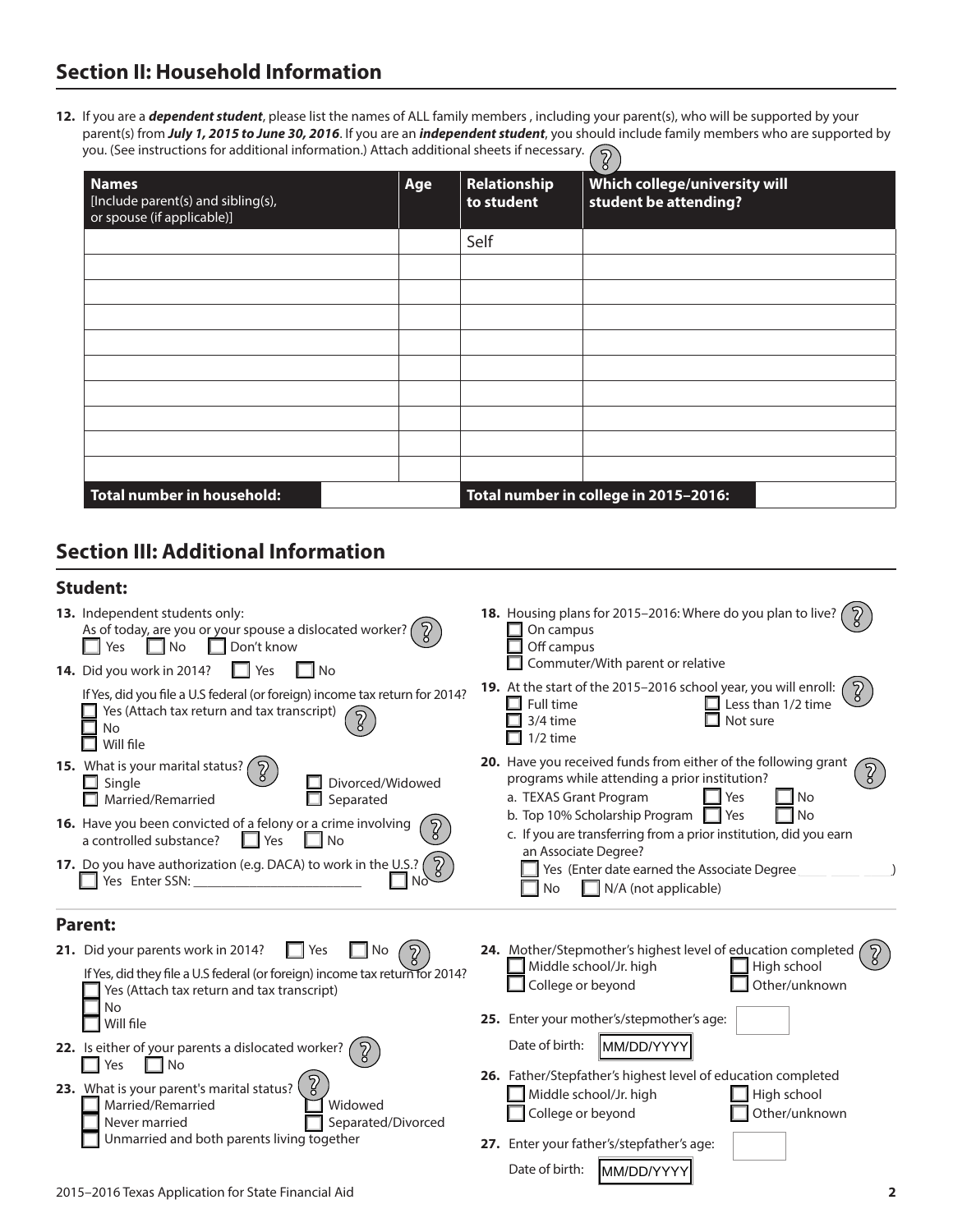## **Section IV: Income and Assets**

Do not leave any blanks. Enter "0" where appropriate. **Dependent students:** Complete both the *Student and Parent(s) columns.*  **Independent students**: Complete the *Student/Spouse column only.*

|                                                                                                                                     | <b>Student/Spouse</b> |        | Parent(s) |        |
|-------------------------------------------------------------------------------------------------------------------------------------|-----------------------|--------|-----------|--------|
| <b>Part A. Annual Untaxed Income</b>                                                                                                |                       |        |           |        |
| 28. Child support received                                                                                                          | \$                    |        | \$        |        |
| $\overline{2}$<br>29. Tax exempt interest income                                                                                    | \$                    |        | \$        |        |
| $\overline{2}$<br>30. Housing, food, and other living allowances paid on your behalf                                                | \$                    |        | \$        |        |
| 31. Other untaxed income not reported, such as worker's compensation,<br>disability, etc.<br>$\mathcal{D}$                          |                       |        |           |        |
| 32. Money you received (or bills someone else paid for you) not reported<br>elsewhere on this form<br>໌ຈີ                           | Ś.                    |        |           |        |
|                                                                                                                                     | Student               | Spouse | Mother    | Father |
| 33. Cash earnings (wages not listed on taxes or W-2 forms)<br>$\mathcal{D}$                                                         | \$                    | \$     | \$        | \$     |
| <b>Total Untaxed Income</b>                                                                                                         | 50.00                 |        | 50.00     |        |
| <b>Part B. Annual Income Exclusions</b>                                                                                             |                       |        |           |        |
| 34. Child support paid<br>$\mathcal{D}$                                                                                             | \$                    |        | \$        |        |
| 35. Taxable earnings from work-study or other need-based work programs                                                              | \$                    |        | \$        |        |
| ႒ွ<br>36. Taxable scholarships and grants reported<br>$\overline{2}$<br>on 2014 federal income tax return                           |                       |        | \$        |        |
| Part C. Assets                                                                                                                      |                       |        |           |        |
| $\mathcal{D}$<br>37. As of today, balance of cash, savings, and checking accounts                                                   | \$                    |        | \$        |        |
| 38. As of today, investment net worth (do not include the home<br>$\overline{2}$<br>you live in or the balance of retirement plans) | \$                    |        | \$        |        |
| 39. As of today, net worth of current business(es) or investment farm(s)                                                            |                       |        | \$        |        |
|                                                                                                                                     | Z                     |        |           |        |

## **Section V: Total Family Income**

**40**. Was your TOTAL FAMILY INCOME **less than \$7,000 in 2014**?

(TOTAL FAMILY INCOME is the income reported on your parent's and your W-2 IRS tax forms **plus** the Total Untaxed Income reported on Section IV, Part A of this form for you and your parent(s))  $\widehat{2}$ 

| $V \cap C$ | N٥ |
|------------|----|
|            |    |

**If YES**, please include a breakdown of your living expenses (e.g., rent, food, utilities, etc.) and provide a written summary that explains how you were able to pay for your living expenses in 2014. Attach additional sheet(s) if necessary.

Print full name here: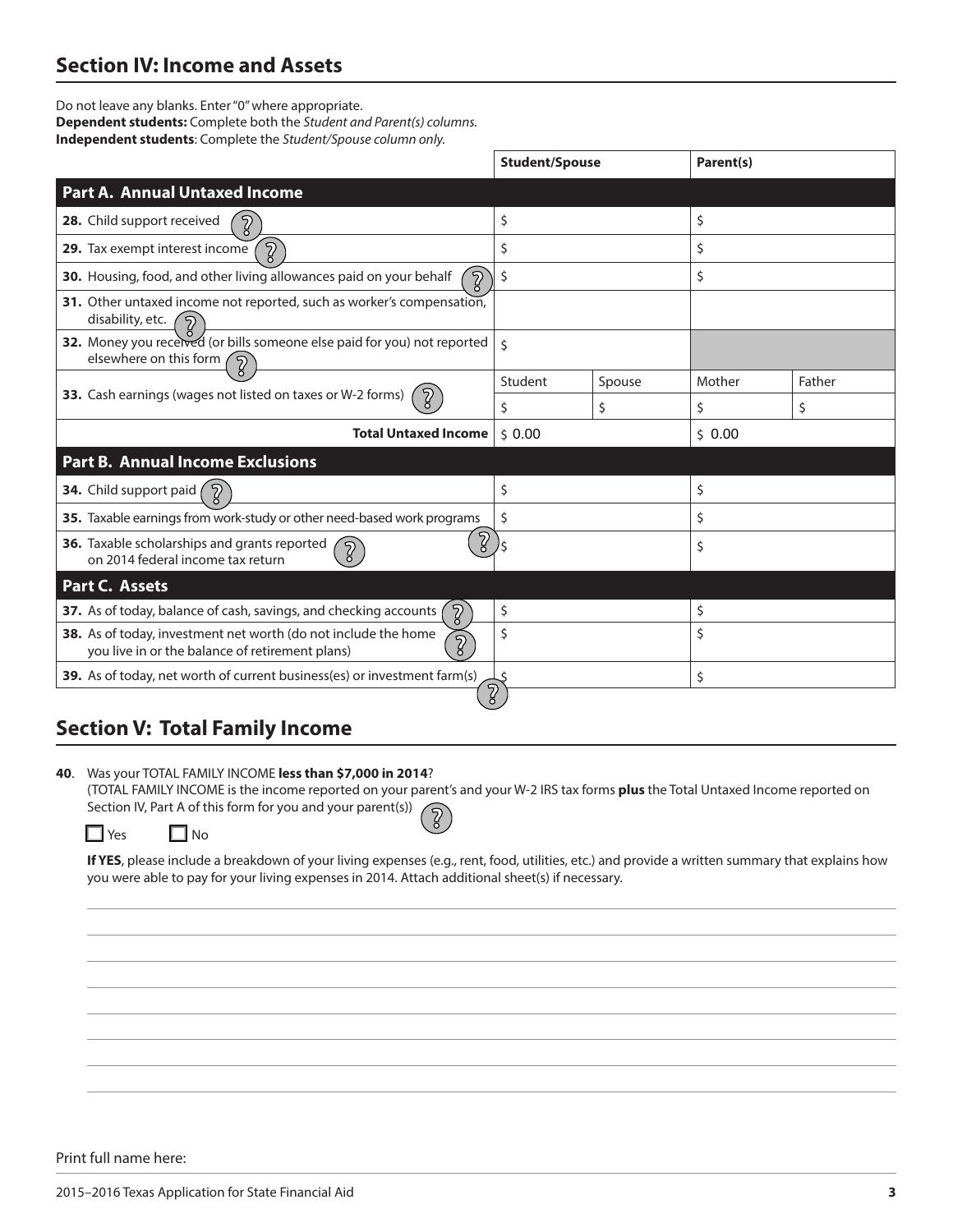### **Section VI: Statement of Selective Service Registration Status**

**41.** Certification of registration status (Please check the appropriate

| box.) |  |  |
|-------|--|--|
|       |  |  |

I certify that I am female and, therefore, not required to register with the Selective Service System.

 $\Box$  I certify that I am a male age 18 to 25 and am registered with the Selective Service System.

#### **Please attach copy of registration acknowledgement card.**

- I certify that I am not of an age required to register with Selective Service System. (That is, I am over 25.)
- I I certify that I have been determined by the Selective Service System to be exempt from registration.

I certify that I have not reached my 18th birthday and understand that I will be required by law to register at that time.

I certify that I do not have a Social Security Number, but have submitted my Selective Service registration form to the Selective Service System and will provide proof of registration to the financial aid office as soon as I receive my registration number.

### **Section VII: Signatures**

#### **42. a. Student and Parent signatures**

I understand that under Texas Education Code, Section 51.9095, I must be registered with the Selective Service System according to the requirements of federal law in order to receive student financial aid funds from the State of Texas, and hereby certify that I meet this requirement. I also certify that I will use state student financial aid to pay only the cost of attending an institution of higher education, and that the information provided on this form is true, complete, and correct to the best of my knowledge. I understand that any false statements may void my eligibility for state financial aid. I also certify that the information provided on this form will be used only for evaluation of eligibility for state financial aid and that I may need to provide additional information for my school to determine eligibility for state financial aid.

| Student signature | Date |
|-------------------|------|
|                   |      |
| Parent signature* | Date |

*(\*Parent signature required only for dependent students)*

#### **b. High School Counselor: Not required if parent signature already provided above.**

| High school counselor signature |       | Date     |
|---------------------------------|-------|----------|
| Printed name                    |       |          |
| Title                           |       |          |
| Street address                  |       |          |
| City                            | State | ZIP code |
| Telephone                       |       |          |
| Email address                   |       |          |